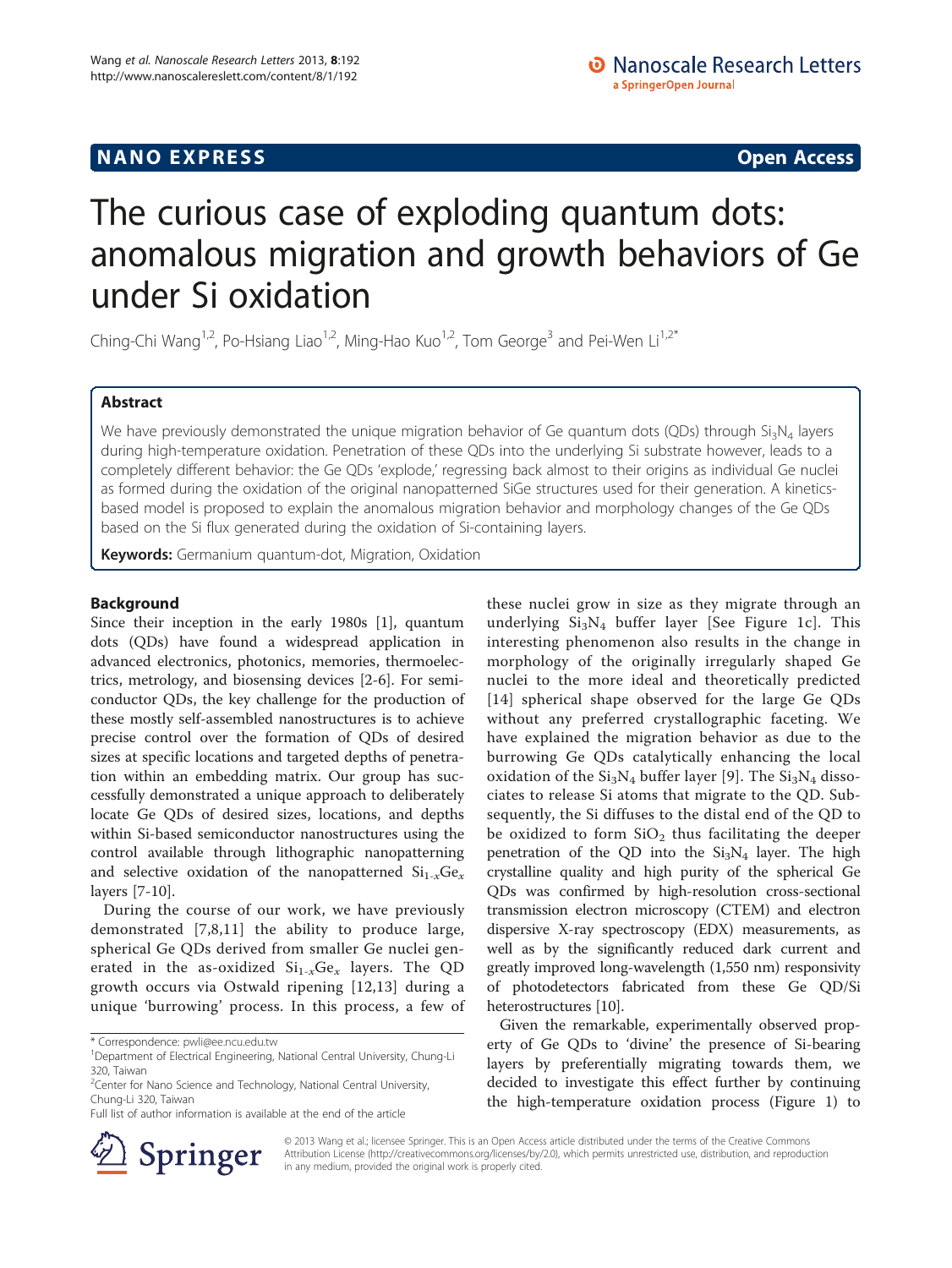<span id="page-1-0"></span>

 $(b)$  to  $(f)$  are all at the same magnification.

allow the spherical Ge QDs to 'transit' through the  $Si<sub>3</sub>N<sub>4</sub>$ buffer layer and penetrate the pure Si substrate below (Figure 1c,d,e). However, when the Ge QD burrows through the  $Si<sub>3</sub>N<sub>4</sub>$  buffer layer and encounters the Si substrate, a completely different phenomenon is observed (Figure 1f): the original spherical QD, instead of growing larger, 'explodes' into smaller Ge fragments that now appear to migrate away from the Si substrate with further oxidation. In a sense, this new behavior is parallel to the fantasy story, 'The Curious Case of Benjamin Button,' [\[15](#page-5-0)] in which, with the passing of time, Button, rather than aging, instead regresses back to his early childhood. In a similar fashion, the large, spherical QDs appear to regress back to their origins as many smaller, irregularly shaped QDs originally generated within the as-oxidized  $\mathrm{Si}_{1-x}\mathrm{Ge}_{x}$  layers.

### Methods

The nominal QD fabrication process involves the trilayer growth of 15- to 30-nm-thick  $Si<sub>3</sub>N<sub>4</sub>/20$ - to 60-nmthick polycrystalline  $Si<sub>0.85</sub>Ge<sub>0.15</sub>/5$ -nm-thick  $SiO<sub>2</sub>$  using low-pressure chemical vapor deposition over a Si substrate. The topmost, thin  $SiO<sub>2</sub>$ , layer is deposited as a hard mask for the subsequent plasma etching for producing the lithographically-patterned SiGe nanopillars. The  $SiO<sub>2</sub>$  cap also prevents the evaporation of Ge during the final, high-temperature oxidation process for generating Ge QDs from the original SiGe layers. Using a combination of electron-beam lithography and  $SF_6/C_4F_8$  plasma patterning processes, SiGe nanopillar structures of various sizes (50- to 100-nm widths) were fabricated and then subjected to thermal oxidation at 900°C for 35 to 90 min in an  $H_2O$  ambient for generating the Ge QDs.

Oxidation times vary based on the thickness of the nanopillars. It takes between 5 and 25 min at 900°C within the  $H_2O$  ambient to completely oxidize polycrystalline  $Si<sub>0.85</sub>Ge<sub>0.15</sub>$  pillars that are between 20- and 60nm thick and convert them into Ge crystallites.

CTEM, scanning transmission electron microscopy (STEM), and EDX were conducted using a JEOL JEM-2100 LaB6 transmission electron microscope (JEOL, Akishima-shi, Japan) and a FEI Tecnai Osiris transmission electron microscope (FEI, Hillsboro, OR, USA). Great care was taken to prepare clean TEM samples with no surface contamination. Additionally, STEM observations were conducted under conditions (200 KV and beam current of 100 μA) of minimal radiationinduced damage to the Ge QDs.

# Results and discussion

#### Ge QDs in  $SiO<sub>2</sub>$  matrix

The oxidation of each SiGe nanopillar proceeds radially inwards in an anisotropic manner and preferentially converts the Si within the pillar into  $SiO<sub>2</sub>$ , while squeezing the Ge released from solid solution within each poly SiGe grain into an irregular-shaped Ge crystallite that ostensibly assumes the crystal orientation and a portion of the morphology of the original poly SiGe grain (Figure 1b). Thus, within this newly formed  $SiO<sub>2</sub>$  matrix, Ge nuclei, 5 to 7 nm in size, appear in a self-assembled cluster with random morphology and crystalline orientation. Further oxidation results in the observed Ostwald ripening behavior with some of the nuclei in proximity to the  $Si<sub>3</sub>N<sub>4</sub>$  buffer layer growing at the expense of the other previously formed Ge nuclei. Additionally, as described previously, the Ostwald ripening and the overall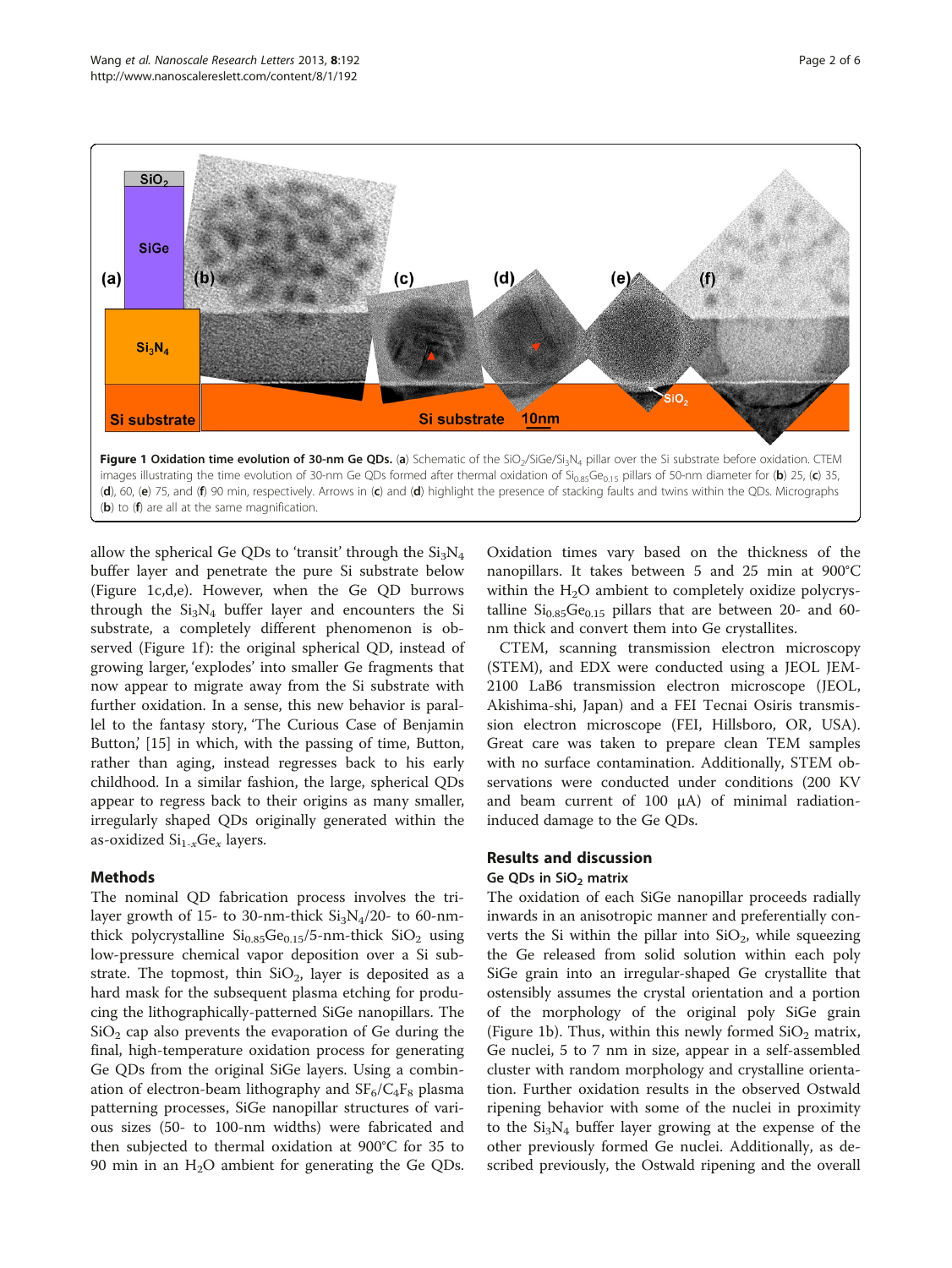change in morphology to a more spherical shape occur as a consequence of the Ge QD burrowing into the underlying Si3N4 buffer layer (Figure [1c](#page-1-0),d,e).

## Ge QDs in  $Si<sub>3</sub>N<sub>4</sub>$  matrix

The Ge QD migrates through the underlying  $Si<sub>3</sub>N<sub>4</sub>$  layer in a two-step catalytic process, during which the QD first enhances the local decomposition of the  $Si<sub>3</sub>N<sub>4</sub>$  layer, releasing Si that subsequently migrates to the QD. In the second step, the Si rapidly diffuses through the QD, perhaps interstitially [[16-20](#page-5-0)], and is ultimately oxidized at the distal surface of the QD, generating the  $SiO<sub>2</sub>$  layer above the QD. It takes approximately 75 min for a 30 nm diameter Ge QD (Figure [1e](#page-1-0)) to transit through the 30-nm-thick  $Si<sub>3</sub>N<sub>4</sub>$  layer and make contact with the Si substrate below.

# Ge QDs encountering the Si substrate

Dramatic changes in the QD morphology and shape occur when the Ge QD encounters the Si substrate after penetrating through the  $Si<sub>3</sub>N<sub>4</sub>$  buffer layer following a longer duration (90 min) oxidation process (Figure [1](#page-1-0)f). We discovered two new phenomena: first, the Ge QD and the Si substrate are separated by a thin layer of  $SiO<sub>2</sub>$ that is not only conformal with the QD but also conformal with a cup-shaped depression that appears to be 'scooped out' of the Si substrate (Figures [1](#page-1-0)f and 2a). Further examination of the edges of the cup with CTEM-EDX mapping reveals that it is 'lined' with Ge (Figure 2a). Second, with further oxidation, the Ge QD appears to



Figure 2 STEM and EDX images of 50-nm Ge QDs formed after thermal oxidation of  $Si_{0.85}Ge_{0.15}$  pillars.  $Si_{0.85}Ge_{0.15}$  pillars with a diameter of 100 nm were thermally oxidized at 900°C for (a) 60 and  $(b)$  90 min

explode into a number of smaller Ge 'dew drops' that appear to migrate away from the Si substrate (Figure 2b). The Ge dew drops are about 5 to 7 nm in size, similar in size to the Ge nuclei formed in the as-oxidized SiGe nanopillars described in the 'Ge QDs in  $SiO<sub>2</sub>$  matrix' section above.

Thus, we have shown that the Ge QD exhibits two distinct types of morphological and migrational behaviors depending on whether it encounters a  $Si<sub>3</sub>N<sub>4</sub>$  layer or the Si substrate. As mentioned above, in a previous paper [[9\]](#page-4-0), we have provided a detailed explanation for the behavior of Ge QDs penetrating  $Si<sub>3</sub>N<sub>4</sub>$  buffer layers. In this paper, we propose a new explanation for the radically different behavior of the very same QDs now interacting with the Si substrate. Here, we draw parallels from previous studies on the oxidation rate of silicon showing a marked dependence of the oxidation on the Ge content in Si and the oxygen flux [\[21](#page-5-0)-[25\]](#page-5-0).

We begin by considering the two steps in which these changes occur in the migration and morphology of the Ge QDs. The two steps are the following:

a. SiGe 'Shell' formation: Upon 'contact' with the Si substrate, i.e., with a thin oxide separating the QD from the substrate, it becomes thermodynamically and kinetically favorable for Ge atoms to migrate from the QD and dissolve within the Si substrate to form a thin, cup-shaped SiGe alloy shell (Figure 2). This is because of the release of the free energy of mixing for the SiGe alloy [[26,27\]](#page-5-0). Assuming that the kinetics of Ge diffusion and alloying with Si is not rate-limiting at these high oxidation temperatures, we propose that the thickness (4 to 5 nm; observed from STEM and EDX images in Figure 2) and composition (40% to 60%; derived from the enhanced oxidation rate to be discussed below) of the SiGe shell is essentially determined by an equilibrium established between the lowering of free energy due to SiGe alloy formation while simultaneously accompanied by an increase in free energy due to the lattice strain experienced by the SiGe shell formed on the Si substrate [[27](#page-5-0)]. This thin SiGe shell formed on the Si substrate surface also plays a pivotal role in the very different behavior of the Ge QD during further oxidation. Unlike in the case of the  $Si<sub>3</sub>N<sub>4</sub>$  oxidation, where no such SiGe surface layer exists, the SiGe shell is experimentally observed to significantly enhance the oxidation rate of the Si substrate by as much as 2 to 2.5 times. Figure [3](#page-3-0)a shows our experimental data for the oxidation kinetics of polycrystalline  $Si_{1-x}Ge_x$  layers in an  $H_2O$  ambient at 900°C. The enhancement in the oxidation rate of polycrystalline  $Si_{1-x}Ge_x$  as a function of Ge composition appears to be well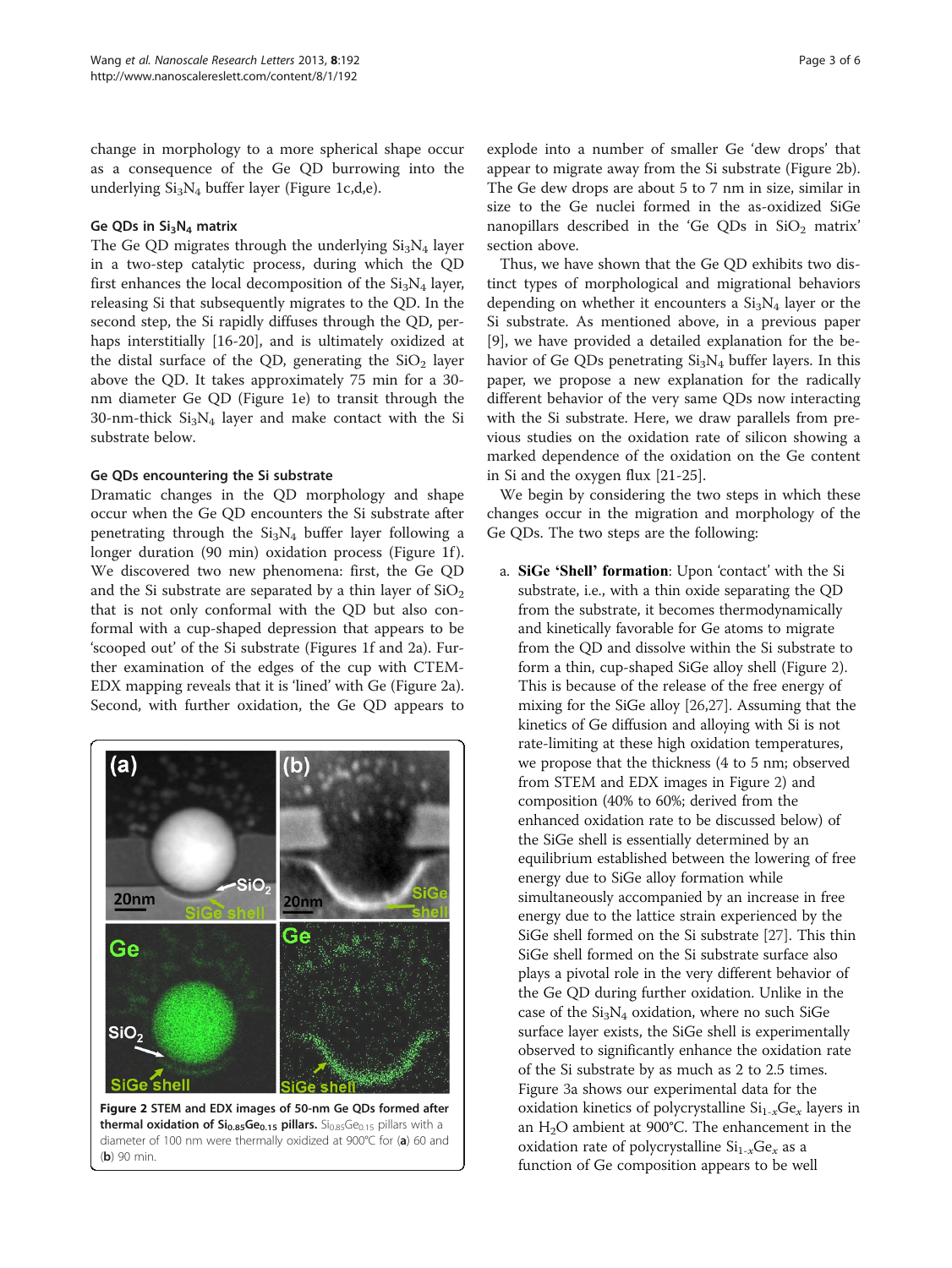<span id="page-3-0"></span>

approximated by  $1 + ax$ , where the enhancement factor  $a$  ranges from 2.5 to 3.05 and  $x$  is the mole fraction of Ge in a  $Si_{1-x}Ge_x$  alloy. The enhancement factor for polycrystalline  $Si_{1-x}Ge_x$  oxidation is very close to the previous results which report an enhancement factor of 2 to 4 for the oxidation of single crystalline  $Si_{1-x}Ge_x$  layers over that for Si [\[21](#page-5-0)-[23](#page-5-0)]. Using this relationship, we estimate the Ge content of our thin SiGe shell to be between 40% and 60%. In contrast to the Ge QD-enhanced oxidation of the  $Si<sub>3</sub>N<sub>4</sub>$  buffer layers, where a nearly constant, approximately 2.5-nm thickness of  $SiO<sub>2</sub>$ exists between the burrowing QD and the  $Si<sub>3</sub>N<sub>4</sub>$ interface, the oxide thickness between the QD and the Si substrate (or between the SiGe shell and the bottom of the lowest Ge dew drop) appears to increase with time and follows the expected oxidation kinetics of SiGe layers (Figure 3b). In the case of the  $Si<sub>3</sub>N<sub>4</sub>$  oxidation, we proposed that the 2.5-nm oxide thickness separating the QD from the nitride was essentially determined by a dynamic equilibrium that exists between the concentration of Si atoms generated from the dissociation of the  $Si<sub>3</sub>N<sub>4</sub>$  and the oxygen flux [\[9](#page-4-0)]. The bulk of the Si atoms generated by the  $Si<sub>3</sub>N<sub>4</sub>$  dissociation is consumed in generating  $SiO<sub>2</sub>$  behind the Ge QD and thereby facilitating the burrowing process. Just as in the case of  $Si<sub>3</sub>N<sub>4</sub>$  layer oxidation [[9,10\]](#page-4-0), the oxidation of the Si substrate also results in the generation of fluxes of Si atoms which migrate to the Ge QD. However, the flux of Si atoms generated by the Si substrate is far greater than the corresponding flux generated by the decomposition of  $Si<sub>3</sub>N<sub>4</sub>$  layers [[28\]](#page-5-0). A very large volume expansion occurs during both Si and  $Si<sub>3</sub>N<sub>4</sub>$  oxidations. The volume occupied by the  $SiO<sub>2</sub>$  is larger by about a

factor of 2.2 than the volume occupied by the pure silicon substrate used to form the  $SiO<sub>2</sub>$ , whereas the expansion factor for the case of  $Si<sub>3</sub>N<sub>4</sub>$  oxidation is about 1.64 [[29](#page-5-0)]. Also, as we have previously presented [\[9,10\]](#page-4-0), most of the oxide that is generated in the case of the  $Si<sub>3</sub>N<sub>4</sub>$  oxidation occurs behind the burrowing QD and thus does not affect the morphology of the migrating QD. In the case of the Si substrate penetration however, the oxidation mediated by the thin SiGe shell results in very large compressive stresses in the growing oxide layer and corresponding tensile stresses in the silicon substrate in the near surface region. The oxidation-generated stress results in the generation of Si interstitials according to the following equation [\[28\]](#page-5-0):

# $(1+2\gamma)$ Si + 2O<sub>I</sub> + 2βV  $\leftrightarrow$  SiO<sub>2</sub> + 2γI + stress.

where  $\gamma$  is the mole fraction of Si interstitials generated during the oxidation process, and  $\beta$  is the mole fraction of Si vacancies  $(V)$ .  $O<sub>I</sub>$  represents the mole fraction of oxygen atoms which diffuse interstitially to oxidize the silicon, and I denotes the mole fraction of Si interstitials. A stress term is included because it is unlikely that the point defects alone could relieve all of the stress generated by the volume expansion. It is generally agreed that Si interstitials generated during Si oxidation diffuse into the growing oxide instead of diffusing into the silicon substrate. These are then the Si interstitials that subsequently migrate towards the Ge QD. Thus, two completely different effects occur based just on the magnitude of the Si flux. In the low flux case ( $Si<sub>3</sub>N<sub>4</sub>$  layer oxidation), the dominant site for the Si oxidation is the distal end of the QD. In contrast, oxidation of the Si substrate enhanced by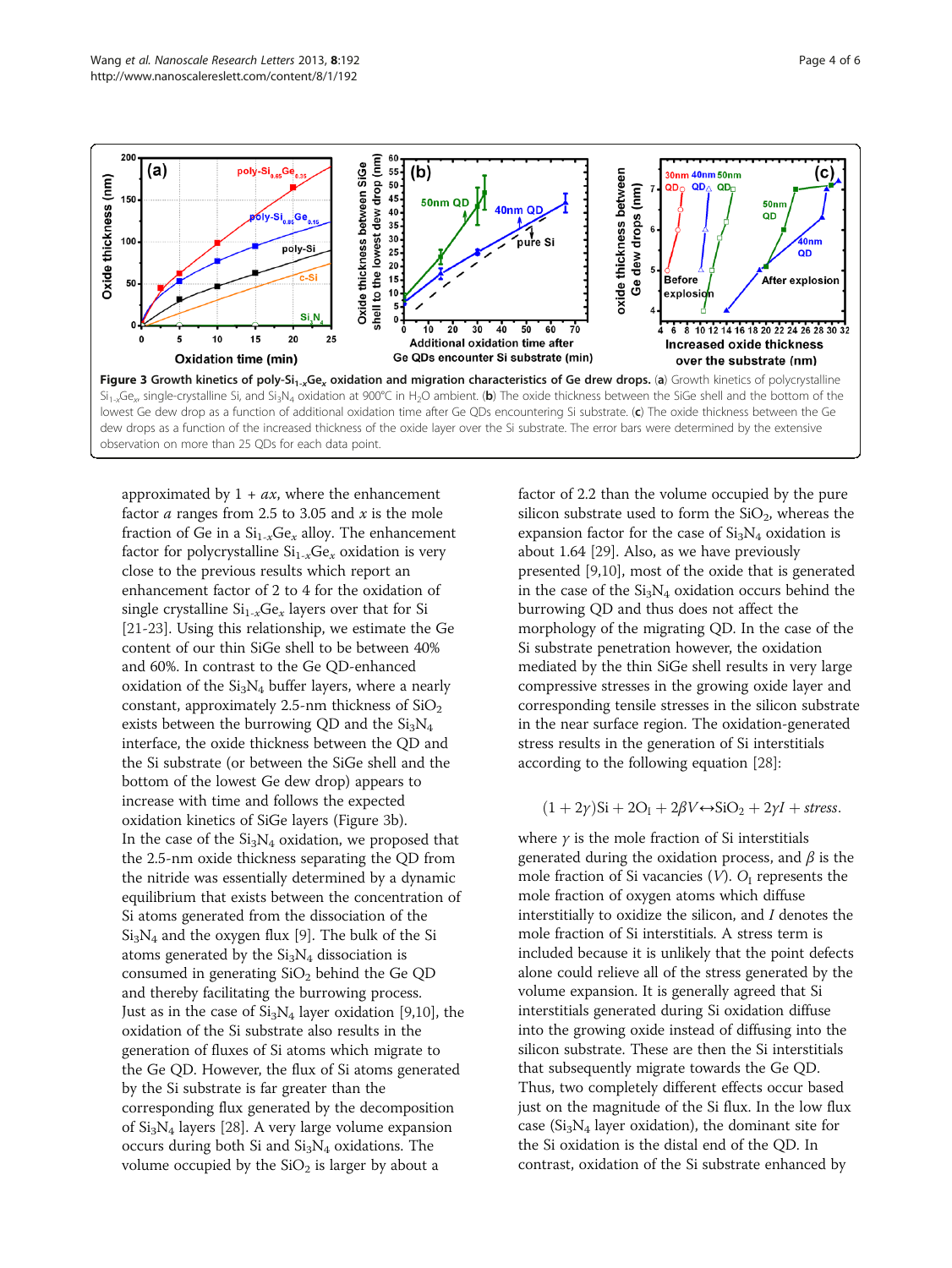<span id="page-4-0"></span>the thin SiGe shell results in the generation of a significantly larger flux of Si interstitials [\[16](#page-5-0)-[18,28](#page-5-0)]. As opposed to the nitride oxidation mechanism, the high Si flux makes it possible for oxidation to occur simultaneously at a number of additional sites namely, not just at the Si substrate surface but also within the QD itself.

b. QD explosion: The higher Si atom fluxes appear to cause heterogeneous defect sites within the QD to now become 'activated' as new and additional sites for silicon oxidation. Proof for our proposed mechanism above can be derived, by analogy, from previous works on the dependence of Si oxidation on oxygen flux [\[25,30\]](#page-5-0). It has been shown previously that the oxidation rate is indeed linearly dependent on oxygen flux, with the pre-factor term of the oxidation-kinetics equation being enhanced by the increased oxygen concentration. According to the Deal-Groove model [\[25\]](#page-5-0), oxide thickness increases with oxidation time per the equation:  $x_0^2 + Ax_0 =$ 

 $B(t + \tau)$ , where  $\tau$  corresponds to a shift in the time coordinate which corrects for the presence of the initial oxide layer. The parabolic rate constant  $B = 2D_{\text{eff}}C^{\dagger}/N_1$  is proportional to the equilibrium concentration of the oxygen flux  $(C^*)$ , which has been experimentally demonstrated to be proportional to the partial pressure of the oxidizing species in the gaseous ambient [[30](#page-5-0)].  $D_{\text{eff}}$ is the effective diffusion coefficient, and  $N_1$  is the number of oxygen molecules incorporated per unit volume of the oxide layer. The coefficient A is independent of the partial pressure, leading to the linear rate constant B/A which linearly increases with oxygen flux as well.

In a similar manner, we propose that the higher Si fluxes being generated via substrate oxidation now make it possible for higher rates of oxidation to occur at heterogeneous defect sites including stacking faults and twins within the QD (Figure [1](#page-1-0)c,d) and hence cause it to 'explode' into multiple Ge fragments, almost identical in size to the as-oxidized Ge islands formed from the original SiGe nanopillars. With further silicon dioxide generation, the Ge 'dew drops' subsequently migrate outward, from the core of the original monolithic Ge QD from which they came with increasing time through the increase in the thickness of the  $SiO<sub>2</sub>$  layers separating them. Eventually, Si atom diffusion from the substrate to the dew drops slows down as the oxide thickness between them and the substrate increases. This decreased supply of Si atoms results in the oxide layers between the dewdrops achieving a limiting thickness of 4 to 8 nm (Figure [3](#page-3-0)c).

### Conclusion

We have observed the unique and anomalous phenomenon of completely different Ge QD growth and migration behaviors within  $Si<sub>3</sub>N<sub>4</sub>$  layers versus within the Si substrate during high-temperature oxidation. The Ge migration behavior and morphology change appears to be directly dependent on the Si flux generated during the oxidation of Si-containing layers. When the flux of Si is low (as in the case of the  $Si<sub>3</sub>N<sub>4</sub>$ ), the Ge migrates as a large, spherical QD that grows at the expense of smaller Ge nuclei. In contrast, when the Si flux is high, as in the oxidation of the Si substrate (enhanced by the formation of a thin SiGe shell), internal defect sites within the QD become activated as sites for Si oxidation, causing QD to explode and almost regress to its origins as smaller separated Ge nuclei.

#### Competing interests

The authors declare that they have no competing interests.

#### Authors' contributions

CW carried out the TEM experimentation and analysis. PL and MK carried out the Ge QD growth and kinetics analysis. TG conceived the mechanism of Ge QD explosion and drafted the manuscript. PL conceived the study, supervised the work, contributed to data analysis and the manuscript preparation. All authors read and approved the final manuscript.

#### Acknowledgements

This work was supported by the National Science Council of R. O. C. (NSC 101-3113-P-008-008 and NSC-99-2221-E-008-095-MY3).

#### Author details

<sup>1</sup>Department of Electrical Engineering, National Central University, Chung-Li 320, Taiwan. <sup>2</sup>Center for Nano Science and Technology, National Central University, Chung-Li 320, Taiwan. <sup>3</sup>Zyomed Corporation, Altadena, California 91001, USA.

#### Received: 19 March 2013 Accepted: 14 April 2013 Published: 25 April 2013

#### References

- Ekimov AI, Onushchenko AA: Quantum size effect in three-dimensional microscopic semiconductor crystals. JFTP Lett 1981, 34(6):345-349.
- 2. Robledo L, Elzerman J, Jundt G, Atature M, Hogele A, Falt S, Imamoglu A: Conditional dynamics of interacting quantum dots. Science 2008, 320(5877):772–775.
- 3. Astafiev O, Inomata K, Niskanen AO, Yamamoto T, Pashkin YA, Nakamura Y, Tsai JS: Single artificial-atom lasing. Nature 2007, 449(7162):588–590.
- 4. Tiwari S, Rana F, Chan K, Shi L, Hanafi H: Single charge and confinement effects in nano-crystal memories. Appl Phys Lett 1996, 69(9):1232–1234.
- 5. Harman T, Taylor P, Walsh M, La Forge B: Quantum dot superlattice thermoelectric materials and devices. Science 2002, 297(5590):2229–2232.
- 6. Yang JM, Yang H, Lin LW: Quantum dot nano thermometers reveal heterogeneous local thermogenesis in living cells. ACS Nano 2011, 5(6):5067–5071.
- 7. Chen KH, Chien CY, Li PW: Precise Ge quantum dot placement for quantum tunneling devices. Nanotechnology 2010, 21:055302.
- Chen KH, Chien CY, Lai WT, George T, Scherer A, Li PW: Controlled heterogeneous nucleation and growth of germanium quantum dots on nano-patterned silicon dioxide and silicon nitride substrates. J Crystal Growth & Design 2011, 11:3222.
- 9. Chien CY, Chang YJ, Chen KH, Lai WT, George T, Scherer A, Li PW: Nanoscale, catalytically-enhanced local oxidation of silicon-containing layers by 'burrowing' Ge quantum dots. Nanotechnology 2011, 22:435602.
- 10. Kuo MH, Wang CC, Lai WT, George T, Li PW: Designer Ge quantum dots on Si: a heterostructure configuration with enhanced optoelectronic performance. Appl Phys Lett 2012, 101(11):223107.